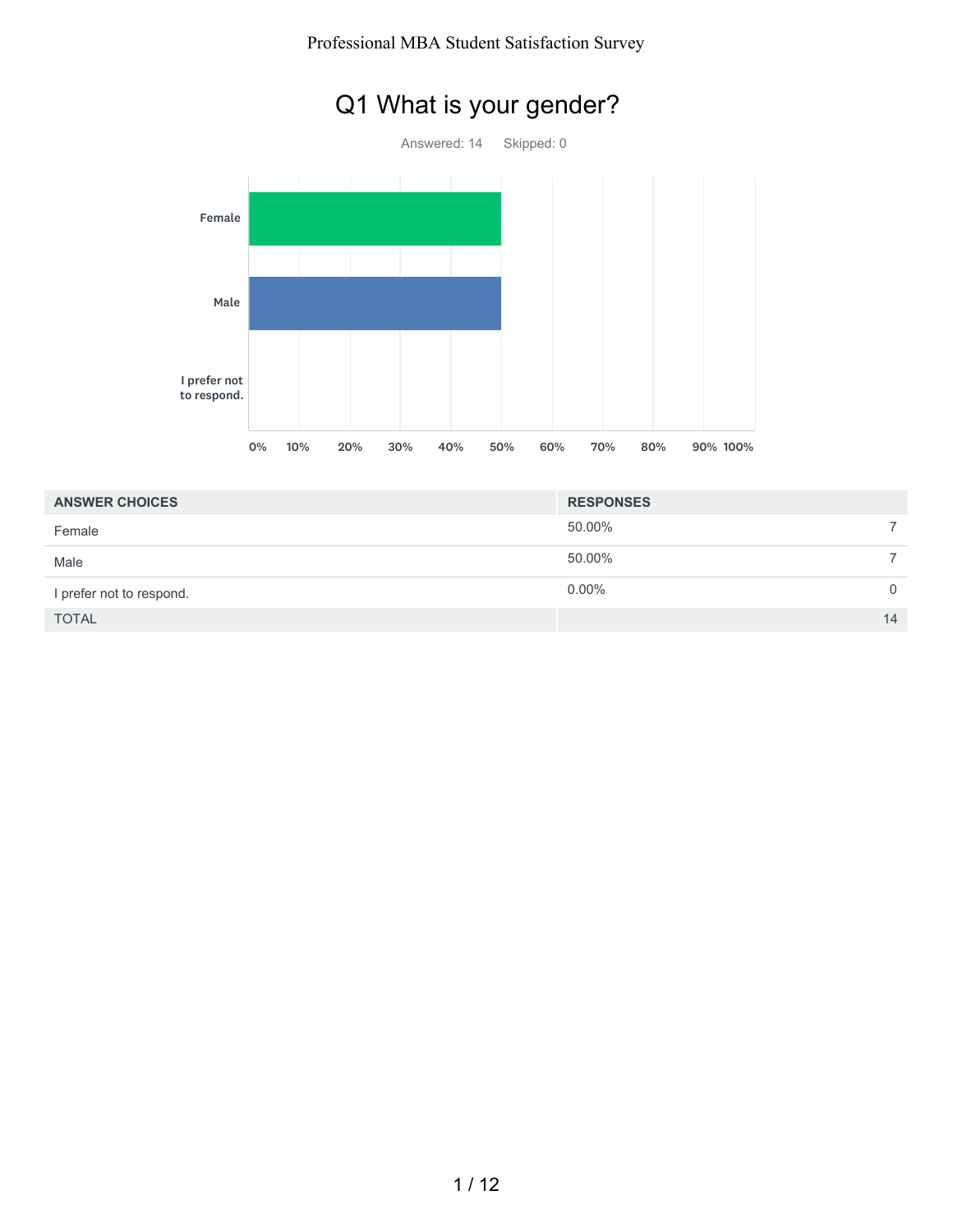

#### Professional MBA Student Satisfaction Survey

| <b>ANSWER CHOICES</b>    | <b>RESPONSES</b> |              |
|--------------------------|------------------|--------------|
| 25-34 years old          | 35.71%           | 5            |
| 35-44 years old          | 50.00%           |              |
| 45-54 years old          | 7.14%            |              |
| 55-64 years old          | 7.14%            |              |
| 65 years or older        | $0.00\%$         | $\mathbf{0}$ |
| I prefer not to respond. | $0.00\%$         | $\Omega$     |
| <b>TOTAL</b>             | 14               |              |

## Q2 Which category below includes your age?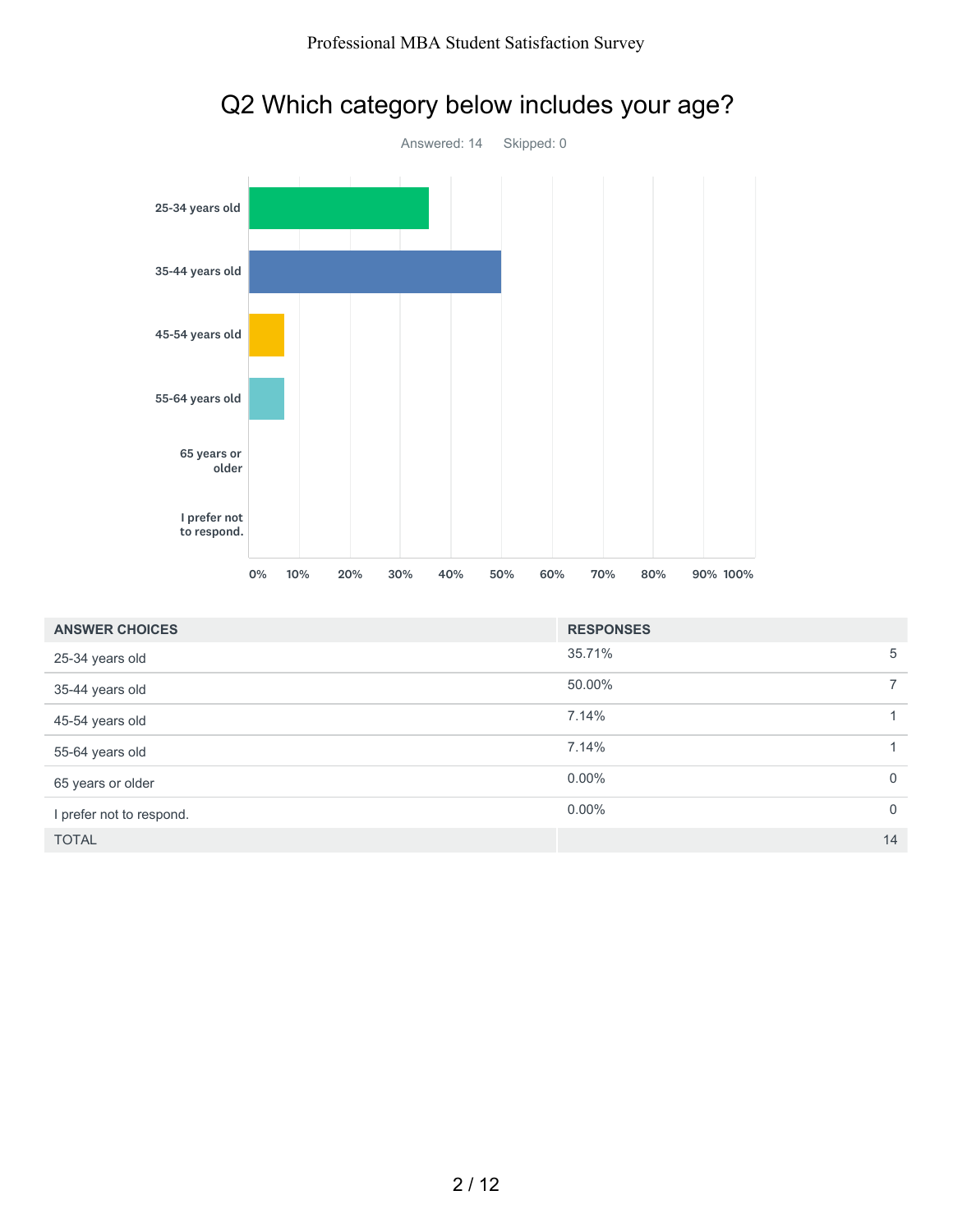## Q3 Which of the categories below best describes your military service?



| <b>ANSWER CHOICES</b>                                       | <b>RESPONSES</b> |                |
|-------------------------------------------------------------|------------------|----------------|
| I am currently serving on active duty in the U.S. military. | 28.57%           | $\overline{4}$ |
| I am a veteran of the U.S. military.                        | 35.71%           | 5              |
| Neither of the above                                        | 35.71%           | 5              |
| <b>TOTAL</b>                                                |                  | 14             |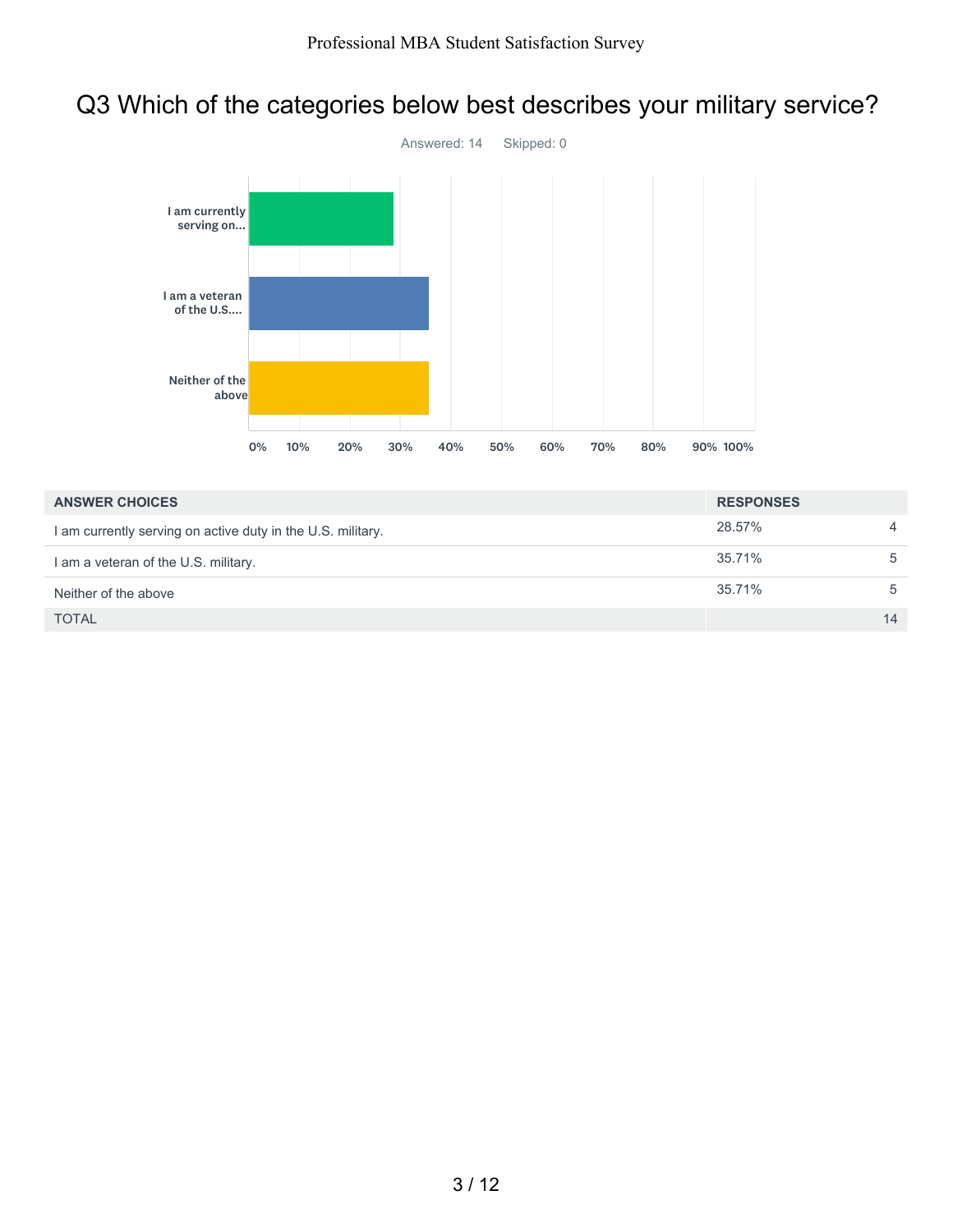# Q4 How many classes are you enrolled in this term?



| <b>ANSWER CHOICES</b> | <b>RESPONSES</b> |    |
|-----------------------|------------------|----|
|                       | 53.85%           |    |
| 2                     | 38.46%           | 5  |
| 3                     | $0.00\%$         | 0  |
| 4 or more             | 7.69%            |    |
| <b>TOTAL</b>          |                  | 13 |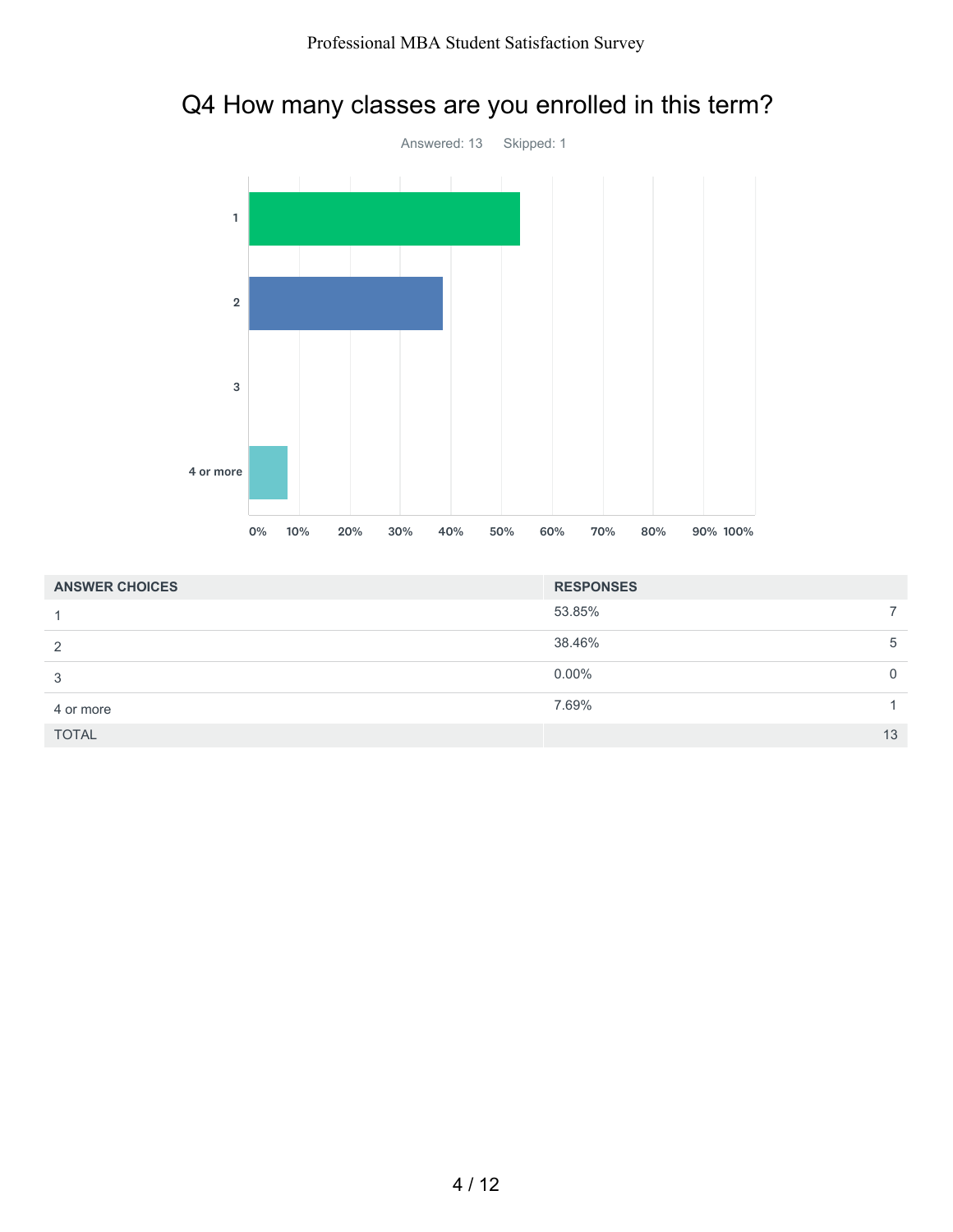

#### Q5 Prior to admission...

|                                                                                                                          | <b>STRONGLY</b><br><b>DISAGREE</b> | <b>DISAGREE</b>      | <b>NEITHER</b><br><b>AGREE OR</b><br><b>DISAGREE</b> | <b>AGREE</b> | <b>STRONGLY</b><br><b>AGREE</b> | N/A                  | <b>TOTAL</b> | <b>WEIGHTED</b><br><b>AVERAGE</b> |
|--------------------------------------------------------------------------------------------------------------------------|------------------------------------|----------------------|------------------------------------------------------|--------------|---------------------------------|----------------------|--------------|-----------------------------------|
| I researched a variety of<br>MBA programs at other<br>colleges or universities.                                          | $0.00\%$<br>0                      | 7.69%                | $0.00\%$<br>$\Omega$                                 | 38.46%<br>5  | 53.85%                          | $0.00\%$<br>$\Omega$ | 13           | 4.38                              |
| I applied to at least one<br>other MBA program.                                                                          | 23.08%<br>3                        | 23.08%<br>3          | $0.00\%$<br>0                                        | 30.77%<br>4  | 15.38%<br>2                     | 7.69%                | 13           | 2.92                              |
| I was easily able to obtain<br>the information I needed<br>from the UIW website.                                         | 7.69%                              | $0.00\%$<br>0        | $0.00\%$<br>0                                        | 30.77%<br>4  | 61.54%<br>8                     | $0.00\%$<br>$\Omega$ | 13           | 4.38                              |
| I was easily able to obtain<br>the information I needed<br>from a UIW staff member.                                      | 7.69%                              | 7.69%                | 15.38%<br>2                                          | 15.38%<br>2  | 38.46%<br>5                     | 15.38%<br>2          | 13           | 3.82                              |
| the UIW materials and<br>information I received were<br>clear.                                                           | 7.69%                              | 7.69%                | $0.00\%$<br>$\Omega$                                 | 23.08%<br>3  | 61.54%<br>8                     | $0.00\%$<br>$\Omega$ | 13           | 4.23                              |
| the UIW materials and<br>information I received were<br>factual.                                                         | 7.69%                              | $0.00\%$<br>$\Omega$ | 7.69%<br>1                                           | 30.77%<br>4  | 53.85%<br>7                     | $0.00\%$<br>$\Omega$ | 13           | 4.23                              |
| I believed that my prior<br>educational background<br>prepared me for success in<br>the UIW Professional MBA<br>Program. | 7.69%                              | 7.69%                | $0.00\%$<br>0                                        | 23.08%<br>3  | 61.54%<br>8                     | $0.00\%$<br>$\Omega$ | 13           | 4.23                              |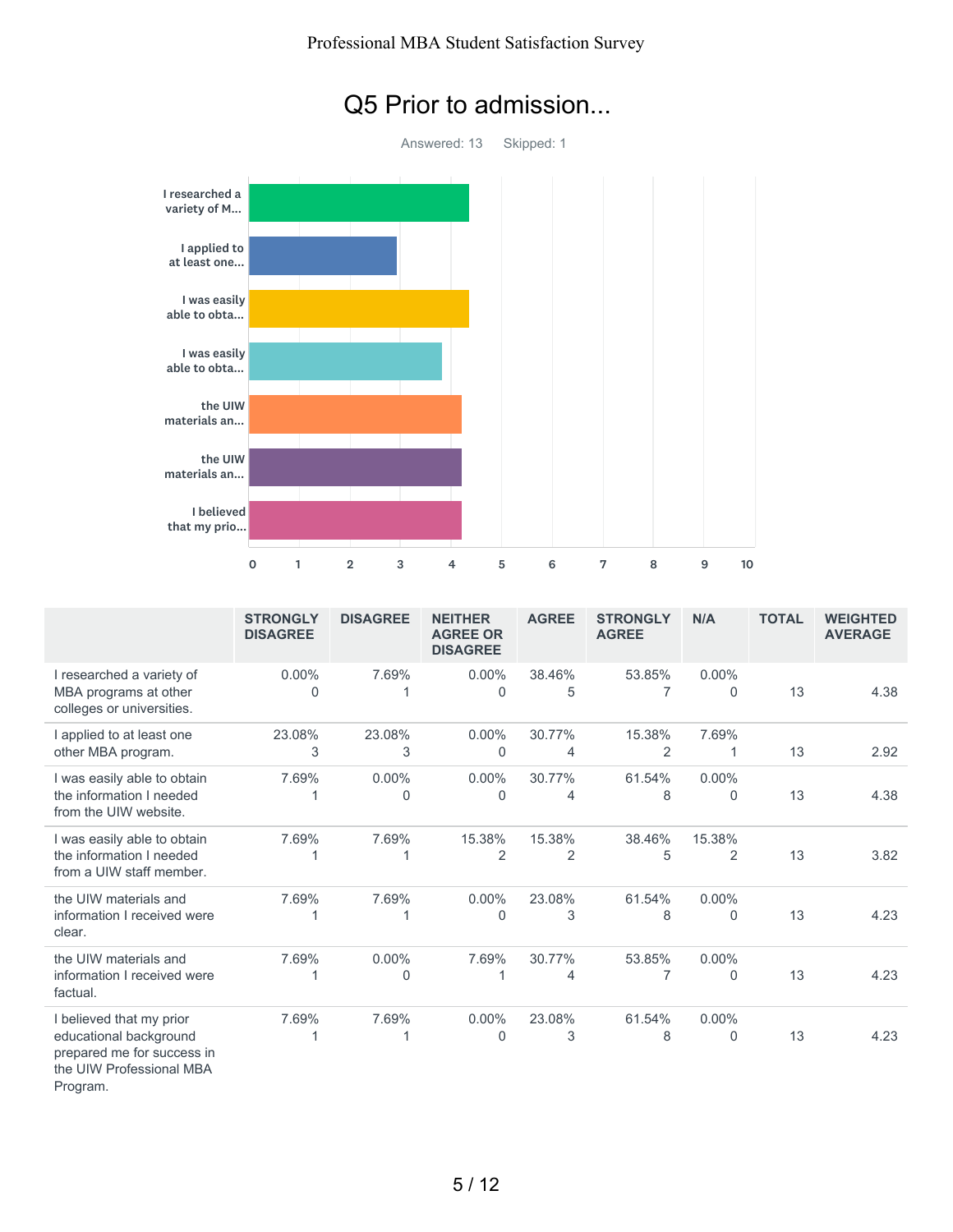

#### Q6 The instructors of my Professional MBA courses....

|                                                                                     | <b>STRONGLY</b><br><b>DISAGREE</b> | <b>DISAGREE</b> | <b>NEITHER</b><br><b>AGREE OR</b><br><b>DISAGREE</b> | <b>AGREE</b> | <b>STRONGLY</b><br><b>AGREE</b> | N/A                  | <b>TOTAL</b> | <b>WEIGHTED</b><br><b>AVERAGE</b> |
|-------------------------------------------------------------------------------------|------------------------------------|-----------------|------------------------------------------------------|--------------|---------------------------------|----------------------|--------------|-----------------------------------|
| are knowledgeable about<br>the subject matter.                                      | $0.00\%$<br>0                      | $0.00\%$<br>0   | 7.69%                                                | 38.46%<br>5  | 53.85%                          | $0.00\%$<br>0        | 13           | 4.46                              |
| are enthusiastic about the<br>subject matter.                                       | $0.00\%$<br>0                      | $0.00\%$<br>0   | $0.00\%$<br>$\Omega$                                 | 46.15%<br>6  | 53.85%                          | $0.00\%$<br>$\Omega$ | 13           | 4.54                              |
| are effective teachers.                                                             | $0.00\%$<br>0                      | 23.08%<br>3     | 15.38%<br>2                                          | 23.08%<br>3  | 38.46%<br>5                     | $0.00\%$<br>$\Omega$ | 13           | 3.77                              |
| provide me with the<br>resources I need to<br>accomplish my academic<br>goals.      | $0.00\%$<br>0                      | 15.38%<br>2     | 7.69%                                                | 38.46%<br>5  | 38.46%<br>5                     | $0.00\%$<br>$\Omega$ | 13           | 4.00                              |
| are accessible in a way that<br>facilitates the<br>learning/development<br>process. | $0.00\%$<br>0                      | 15.38%<br>2     | 7.69%                                                | 38.46%<br>5  | 38.46%<br>5                     | $0.00\%$<br>$\Omega$ | 13           | 4.00                              |
| communicate clearly with<br>me about course<br>expectations.                        | $0.00\%$<br>0                      | 7.69%           | 15.38%<br>$\overline{2}$                             | 23.08%<br>3  | 53.85%<br>7                     | $0.00\%$<br>$\Omega$ | 13           | 4.23                              |
| communicate clearly with<br>me about programmatic<br>expectations.                  | $0.00\%$<br>0                      | 8.33%           | 16.67%<br>2                                          | 16.67%<br>2  | 58.33%                          | $0.00\%$<br>$\Omega$ | 12           | 4.25                              |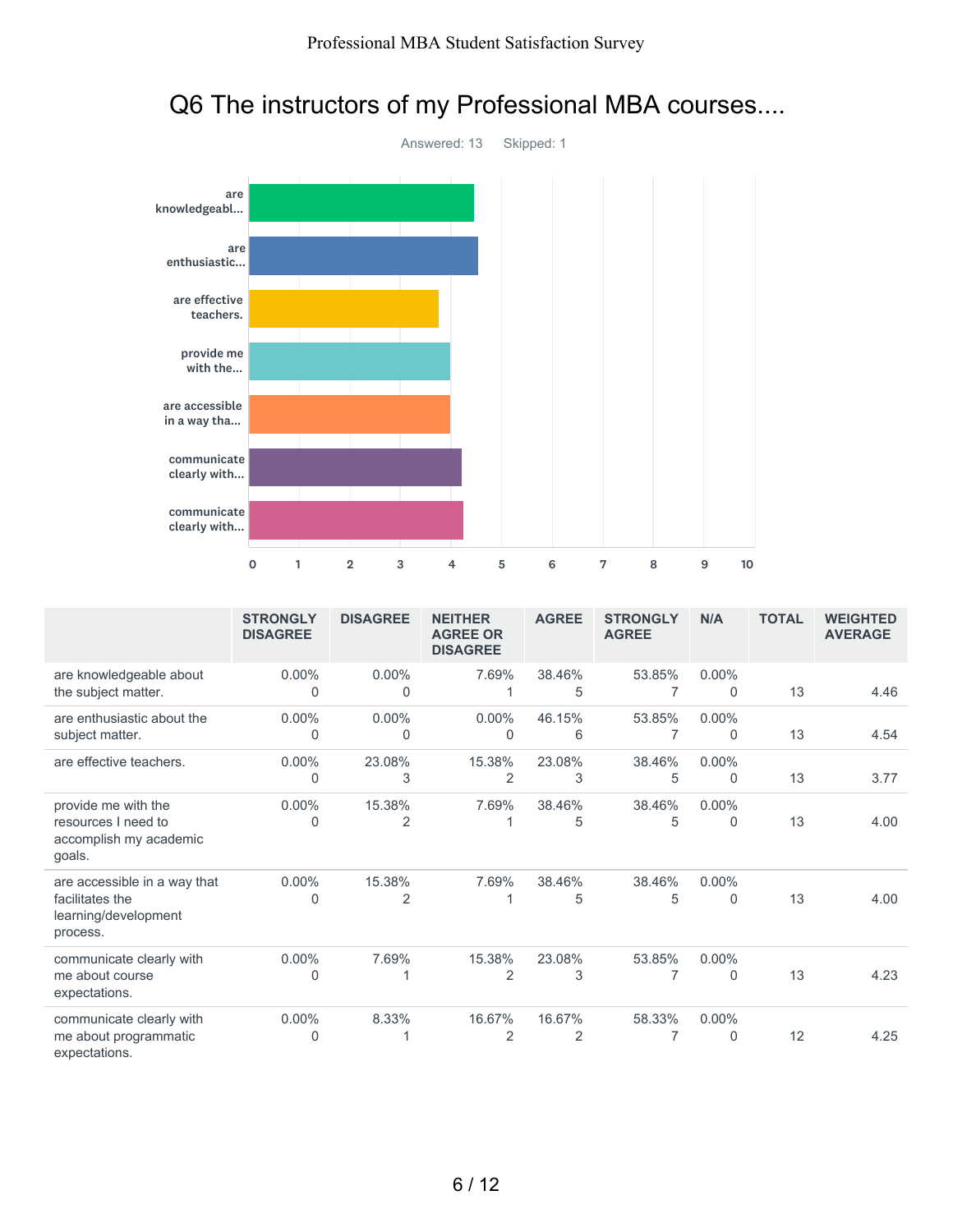

# Q7 My Professional MBA coursework...

|                                                                                               | <b>STRONGLY</b><br><b>DISAGREE</b> | <b>DISAGREE</b> | <b>NEITHER</b><br><b>AGREE OR</b><br><b>DISAGREE</b> | <b>AGREE</b> | <b>STRONGLY</b><br><b>AGREE</b> | N/A                      | <b>TOTAL</b> | <b>WEIGHTED</b><br><b>AVERAGE</b> |
|-----------------------------------------------------------------------------------------------|------------------------------------|-----------------|------------------------------------------------------|--------------|---------------------------------|--------------------------|--------------|-----------------------------------|
| is academically rigorous.                                                                     | $0.00\%$<br>0                      | 7.69%           | 15.38%<br>2                                          | 23.08%<br>3  | 53.85%                          | $0.00\%$<br>$\Omega$     | 13           | 4.23                              |
| requires substantive<br>allocations of time outside of<br>the classroom.                      | $0.00\%$<br>0                      | 7.69%           | 7.69%                                                | 38.46%<br>5  | 38.46%<br>5                     | 7.69%                    | 13           | 4.17                              |
| includes reading<br>assignments that contribute<br>to my understanding of<br>course content.  | $0.00\%$<br>0                      | $0.00\%$<br>0   | $0.00\%$<br>$\Omega$                                 | 30.77%<br>4  | 69.23%<br>9                     | $0.00\%$<br>$\Omega$     | 13           | 4.69                              |
| includes projects that<br>contribute to my<br>understanding of course<br>content.             | $0.00\%$<br>0                      | $0.00\%$<br>0   | 15.38%<br>2                                          | 23.08%<br>3  | 61.54%<br>8                     | $0.00\%$<br>$\mathbf{0}$ | 13           | 4.46                              |
| has already allowed me to<br>acquire knowledge and<br>skills of direct value to my<br>career. | $0.00\%$<br>0                      | 7.69%           | 7.69%                                                | 38.46%<br>5  | 46.15%<br>6                     | $0.00\%$<br>$\Omega$     | 13           | 4.23                              |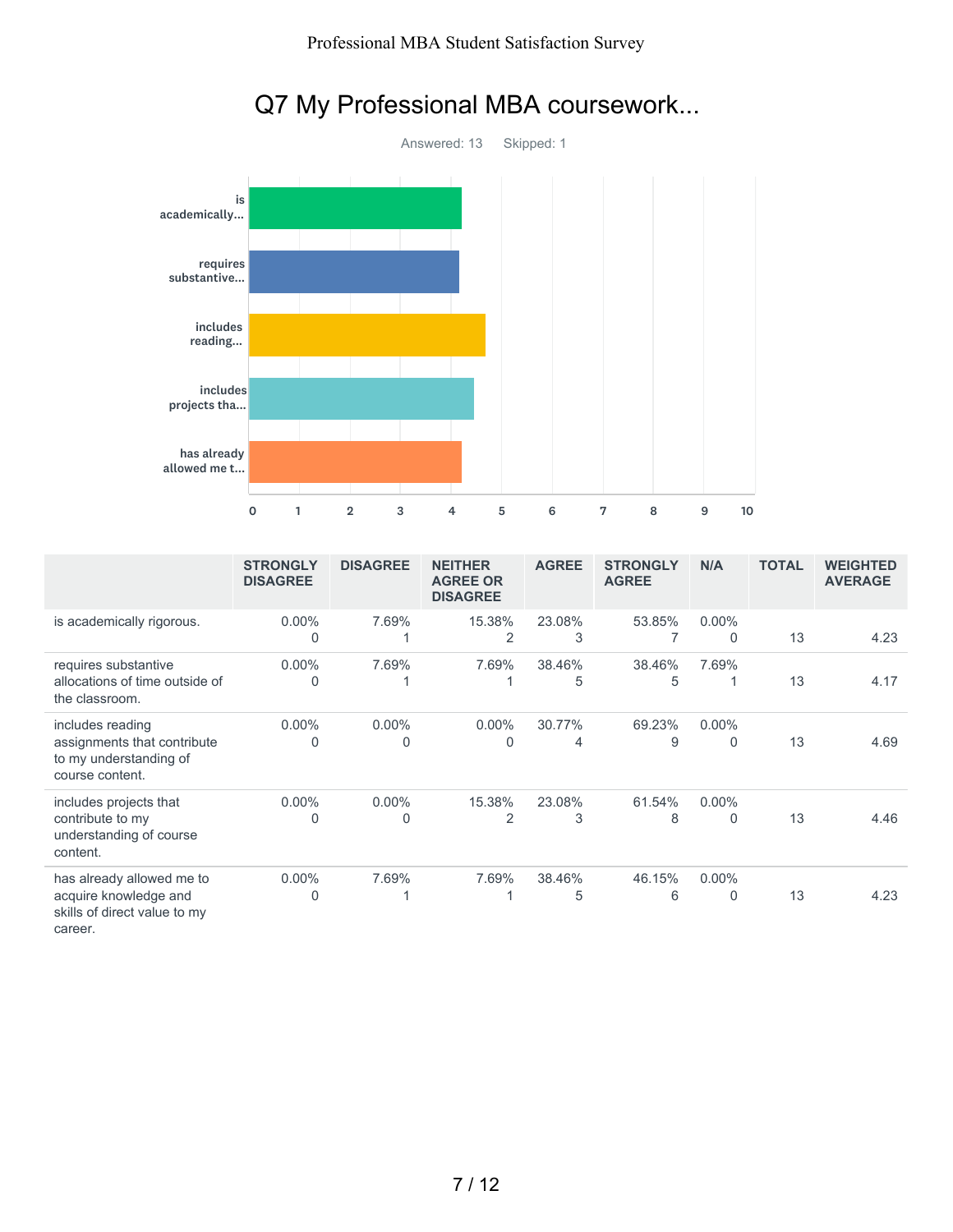#### Q8 Regarding other key components of my Professional MBA experience thus far...



|                                                                                                     | <b>STRONGLY</b><br><b>DISAGREE</b> | <b>DISAGREE</b>      | <b>NEITHER</b><br><b>AGREE OR</b><br><b>DISAGREE</b> | <b>AGREE</b> | <b>STRONGLY</b><br><b>AGREE</b> | N/A                  | <b>TOTAL</b> | <b>WEIGHTED</b><br><b>AVERAGE</b> |
|-----------------------------------------------------------------------------------------------------|------------------------------------|----------------------|------------------------------------------------------|--------------|---------------------------------|----------------------|--------------|-----------------------------------|
| I appreciate the diversity of<br>the other students in my<br>classes.                               | $0.00\%$<br>0                      | $0.00\%$<br>0        | 7.69%                                                | 23.08%<br>3  | 61.54%<br>8                     | 7.69%<br>1           | 13           | 4.58                              |
| I have already developed a<br>positive working<br>relationship with at least<br>one other student.  | $0.00\%$<br>0                      | 15.38%<br>2          | 15.38%<br>$\overline{2}$                             | 38.46%<br>5  | 30.77%<br>4                     | $0.00\%$<br>$\Omega$ | 13           | 3.85                              |
| I have already developed a<br>positive working<br>relationship with at least<br>one faculty member. | $0.00\%$<br>0                      | 15.38%<br>2          | 30.77%<br>4                                          | 23.08%<br>3  | 15.38%<br>2                     | 15.38%<br>2          | 13           | 3.45                              |
| my academic advisor has<br>provided me with helpful<br>assistance.                                  | $0.00\%$<br>0                      | $0.00\%$<br>$\Omega$ | 15.38%<br>2                                          | 53.85%<br>7  | 30.77%<br>4                     | $0.00\%$<br>$\Omega$ | 13           | 4.15                              |
| the UIW financial aid<br>officers have provided me<br>with helpful assistance.                      | $0.00\%$<br>0                      | 15.38%<br>2          | 0.00%<br>0                                           | 30.77%<br>4  | 30.77%<br>4                     | 23.08%<br>3          | 13           | 4.00                              |
| the UIW librarians have<br>provided me with helpful<br>assistance.                                  | $0.00\%$<br>0                      | $0.00\%$<br>0        | 15.38%<br>$\overline{2}$                             | 15.38%<br>2  | 23.08%<br>3                     | 46.15%<br>6          | 13           | 4.14                              |
| I believe I know where to<br>go and/or whom to speak<br>with when questions arise<br>in the future. | $0.00\%$<br>0                      | 15.38%<br>2          | 23.08%<br>3                                          | 15.38%<br>2  | 46.15%<br>6                     | $0.00\%$<br>$\Omega$ | 13           | 3.92                              |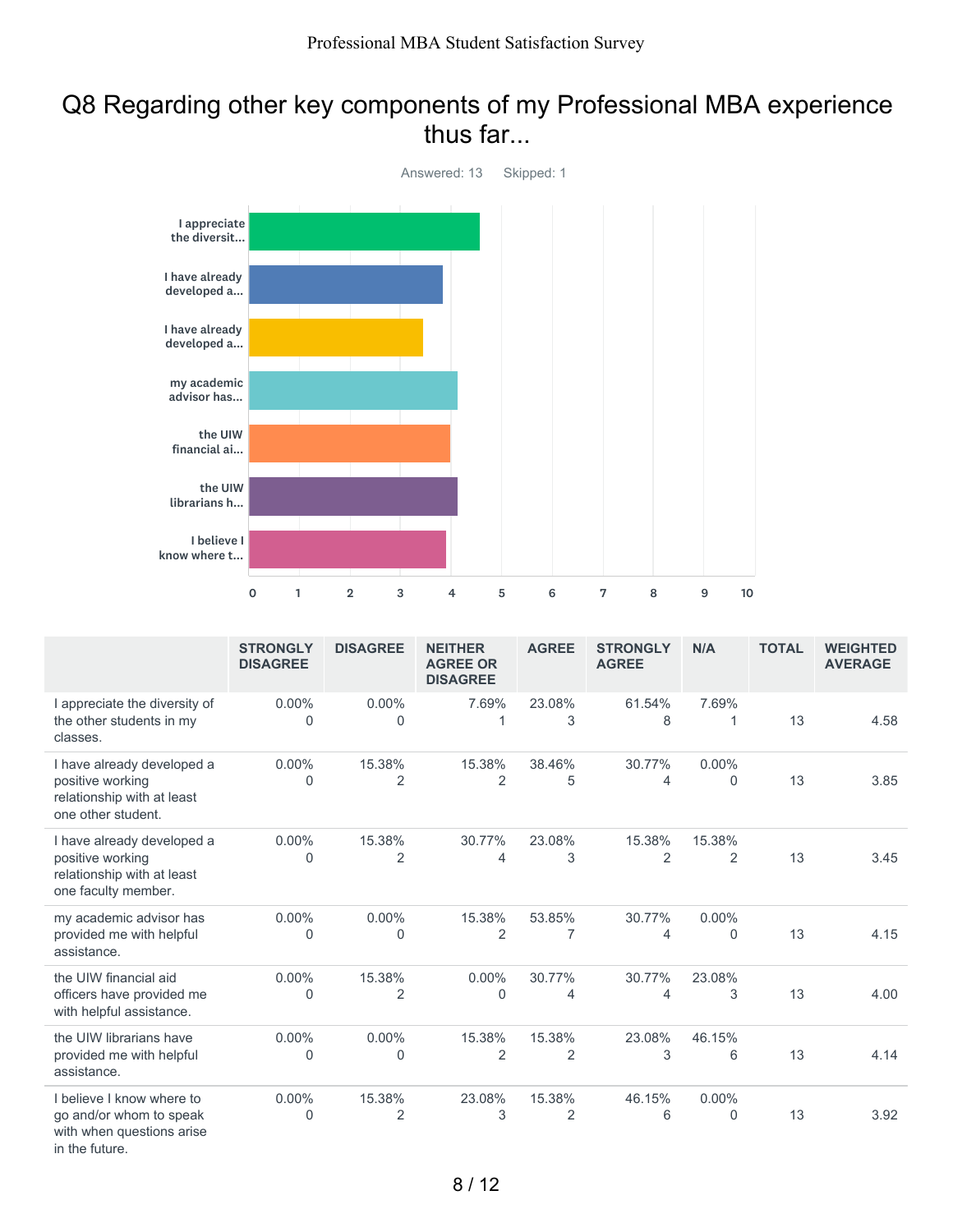#### Q9 After completing one semester in the Professional MBA Program of the UIW School of Professional Studies...



|                                                                            | <b>STRONGLY</b><br><b>DISAGREE</b> | <b>DISAGREE</b> | <b>NEITHER</b><br><b>AGREE OR</b><br><b>DISAGREE</b> | <b>AGREE</b> | <b>STRONGLY</b><br><b>AGREE</b> | N/A                      | <b>TOTAL</b> | <b>WEIGHTED</b><br><b>AVERAGE</b> |
|----------------------------------------------------------------------------|------------------------------------|-----------------|------------------------------------------------------|--------------|---------------------------------|--------------------------|--------------|-----------------------------------|
| am satisfied with the<br>knowledge and skills I<br>have acquired.          | $0.00\%$<br>$\overline{0}$         | 7.69%           | 15.38%<br>2                                          | 23.08%<br>3  | 53.85%                          | $0.00\%$<br>$\mathbf{0}$ | 13           | 4.23                              |
| I have few if any regrets<br>about my decision to<br>enroll.               | $0.00\%$<br>$\mathbf{0}$           | 23.08%<br>3     | 15.38%<br>2                                          | 23.08%<br>3  | 38.46%<br>5                     | $0.00\%$<br>$\Omega$     | 13           | 3.77                              |
| am confident in my ability<br>to complete the program<br>within 18 months. | 7.69%                              | 15.38%<br>2     | $0.00\%$<br>0                                        | 38.46%<br>5  | 38.46%<br>5                     | $0.00\%$<br>$\mathbf{0}$ | 13           | 3.85                              |
| would recommend the<br>program to family and<br>friends.                   | $0.00\%$<br>$\mathbf{0}$           | 7.69%           | 7.69%                                                | 23.08%<br>3  | 61.54%<br>8                     | $0.00\%$<br>$\Omega$     | 13           | 4.38                              |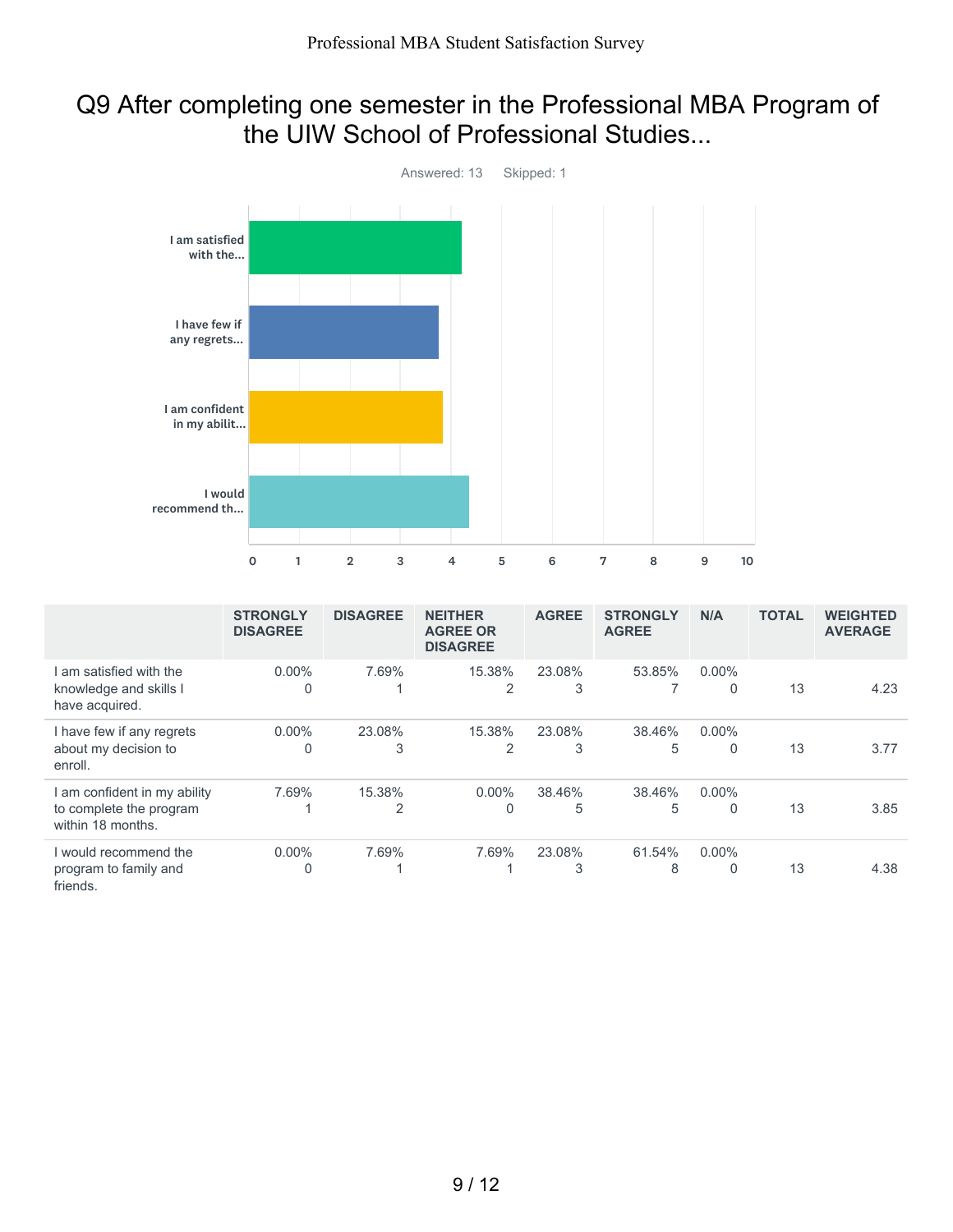## Q10 Thus far, what specific educational or administrative services have been most helpful to you?

Answered: 5 Skipped: 9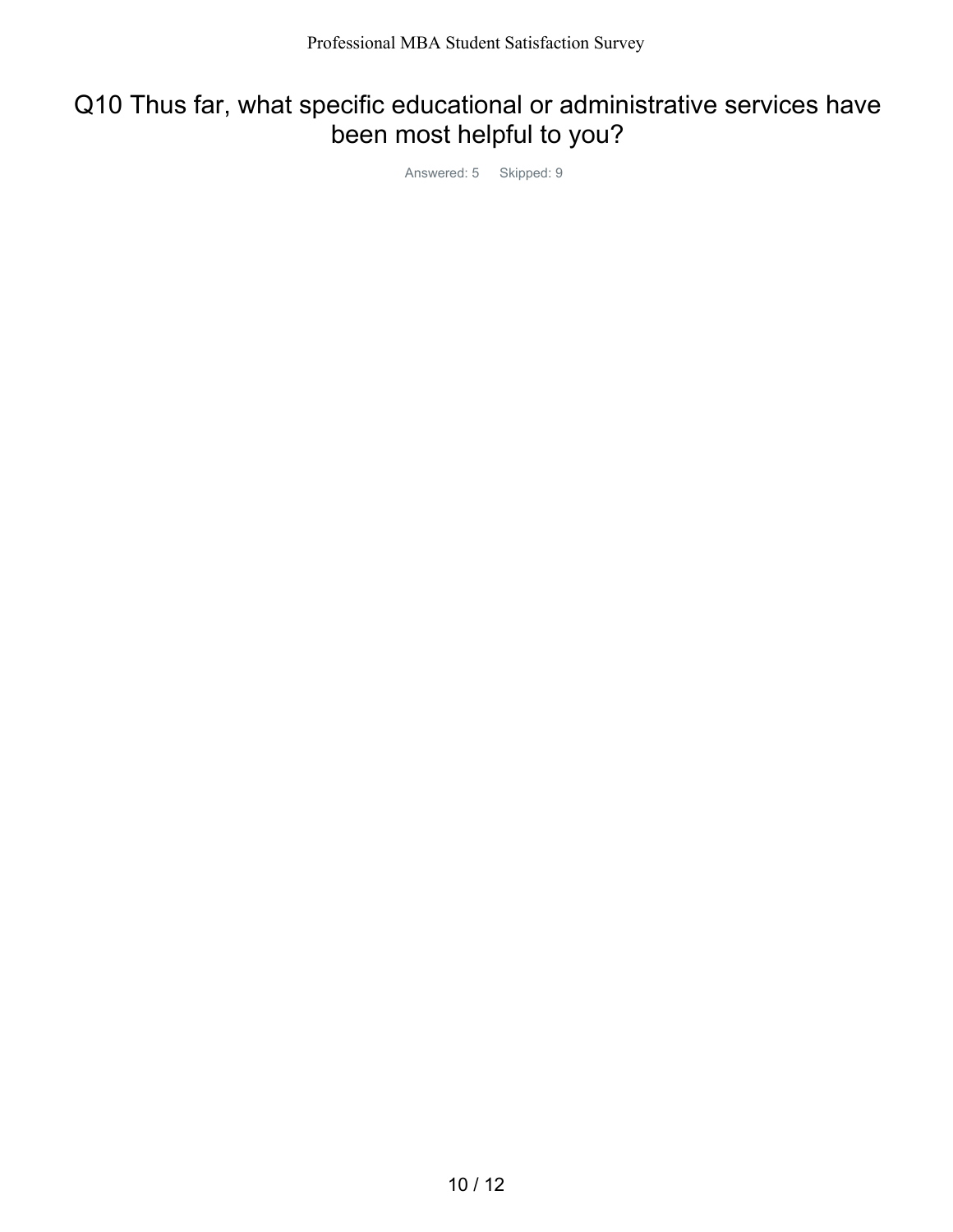## Q11 Thus far, what specific educational or administrative services have been least helpful to you?

Answered: 5 Skipped: 9